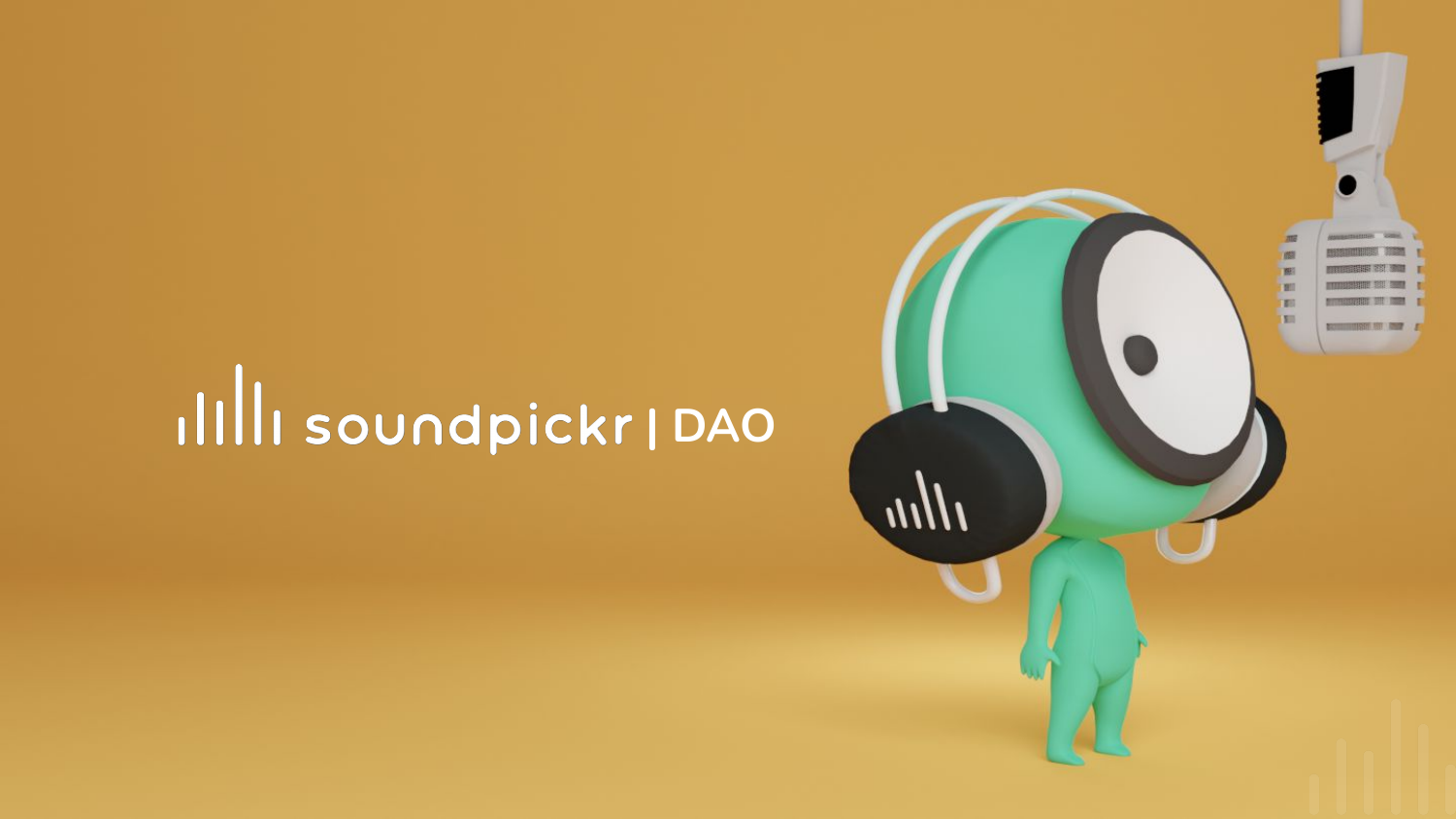# **TL;DR**

Soundpickr aims to become the largest music database, and home of the largest pool of music NFTs.

NFT holders gain entry to Soundpickr | DAO and have the right to play a role in shaping how the DAO"s strategy evolves. The DAO will represent the interests of Soundpickr's NFT holders and will be responsible for developing the Soundpickr brand and managing the DAO treasury wallet.

Following Soundpickr's successful mint, the Soundpickr team will be major NFT shareholders (25%). Their incentives will be aligned with all holders. What is good for SP, is good for holders. As a NFT holder, you'll be part of an exciting DAO which aims to capitalize upon an array of music royalties generated from songs funded by the DAO.

As a Soundpickr NFT holder, you will have a say in what the strategy is. We'll set up on-chain voting as soon as it is practical.

Our vision is for Soundpickr | DAO to grow into an influential music entity. Long-term, sustainable utility is the core of our work, and these plans will evolve with the DAO.

The project's goal is to consistently increase the value of Soundpickr|DAO for the benefit of all holders. Soundpickr will be funded by the mint proceeds (75%), secondary market royalties (25%) and DAO activities.

We are builders. We've proven to deliver on our vision, and we now want to build the community that will **change the music industry for good**.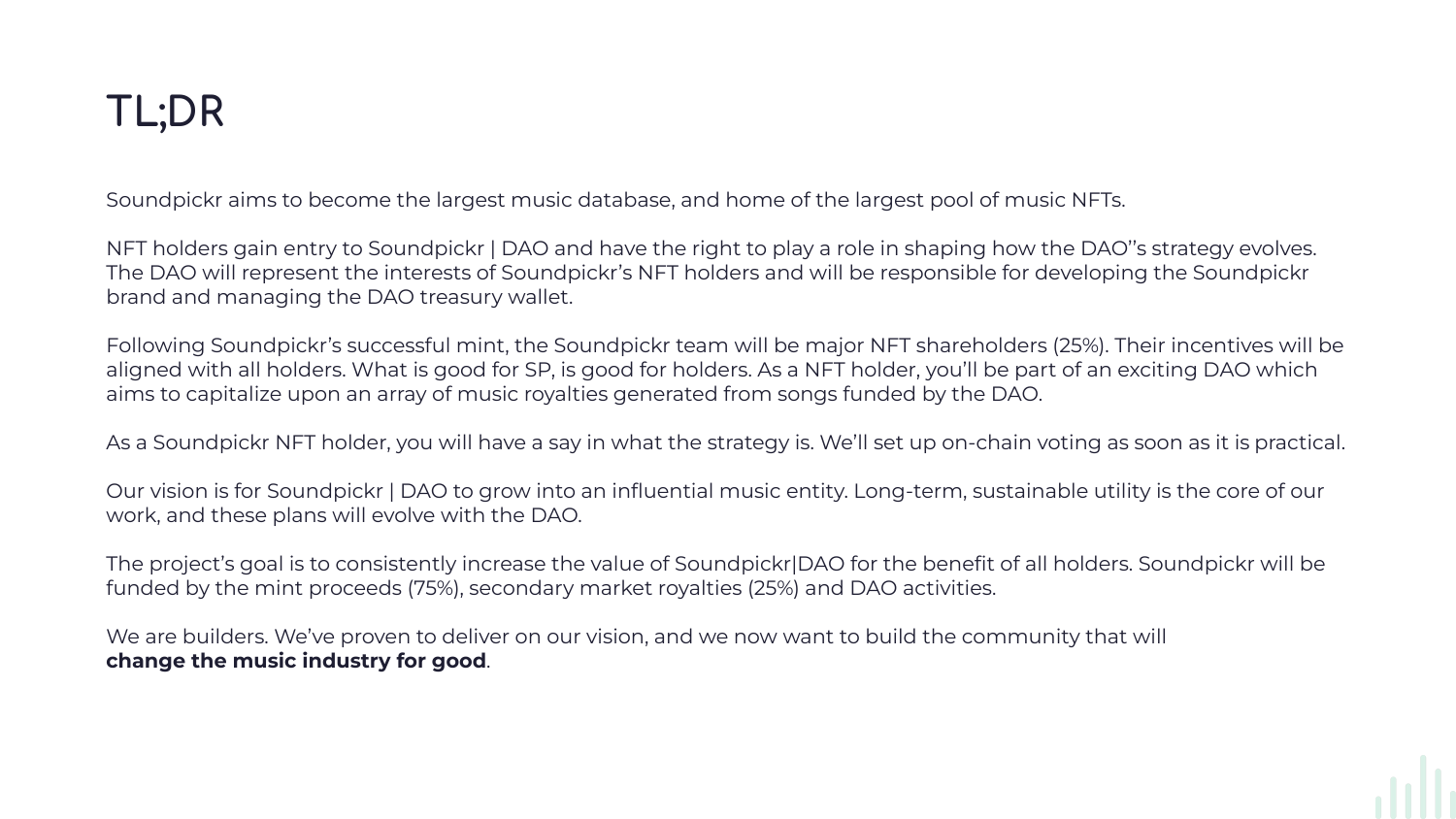# **Summary**

### **Why buy**

As a Soundpickr NFT holder, you'll be part of an exciting DAO that's changing the music industry by creating artist-centric tools that benefit both creators and fans

### **Products**

Soundpickr is a product building team. We're here for the long run and are creating Web3 tools that apply to blockchain processes as well as the more traditional music ecosystem

### **Founders**

The founders of Soundpickr are a combination of music, tech, and entertainment industry professionals with a long-term vision to reshape the music industry.

### **Strategy**

The strategy, direction & development of the DAO will reside in Soundpickr NFT holders.

## **Music Investments**

We aim to build a strong portfolio of DAO owned songs where holders can earn passive income from music streaming and secondary market sales.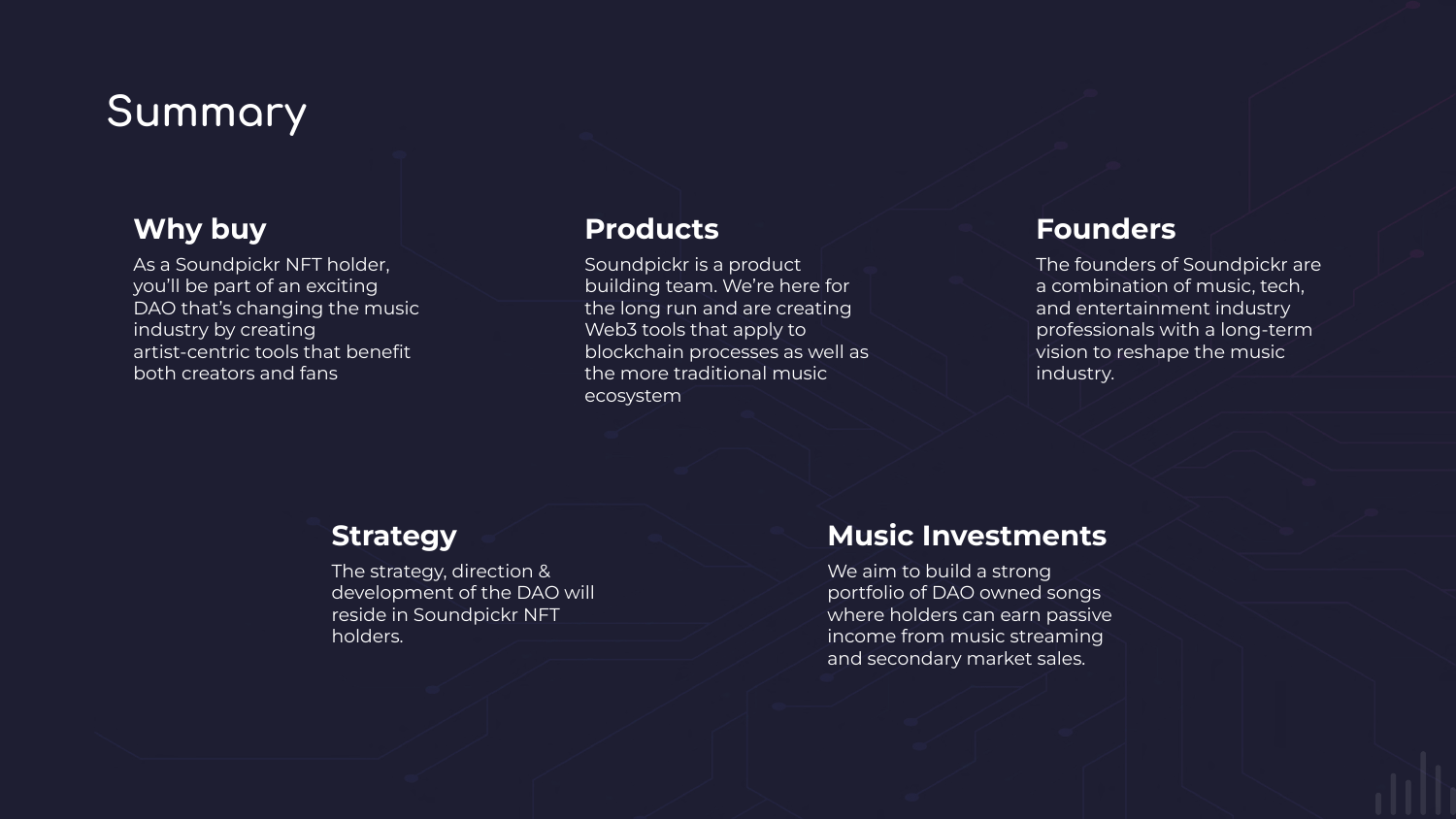# **NFT Roadmap**

### **Foundation**

We started building Soundpickr as a product in 2020 and established as a fully registered company in April 2021

## **Elements Edition**

At the start of 2022 we dropped our second special edition of 30 NFTs

### **Main Collection**

Now that we have proven to be product builders, we want to attract a community that wants to be part of the journey.

We'll be minting a large collection of NFTs and build the Soundpickr DAO.



# **Glass Edition**

We dropped our first small collection of 30 NFTs for early supporters.

### **Product Release**

Following up a major release in partnership with Eurovision 2022, we launched our Beta platform with detailed data analytics and marketplace features.

### **MetaPlayer**

This is the next product we're looking to finance with the funds from the mint.

This NFT music player will revolutionise how music is used in games.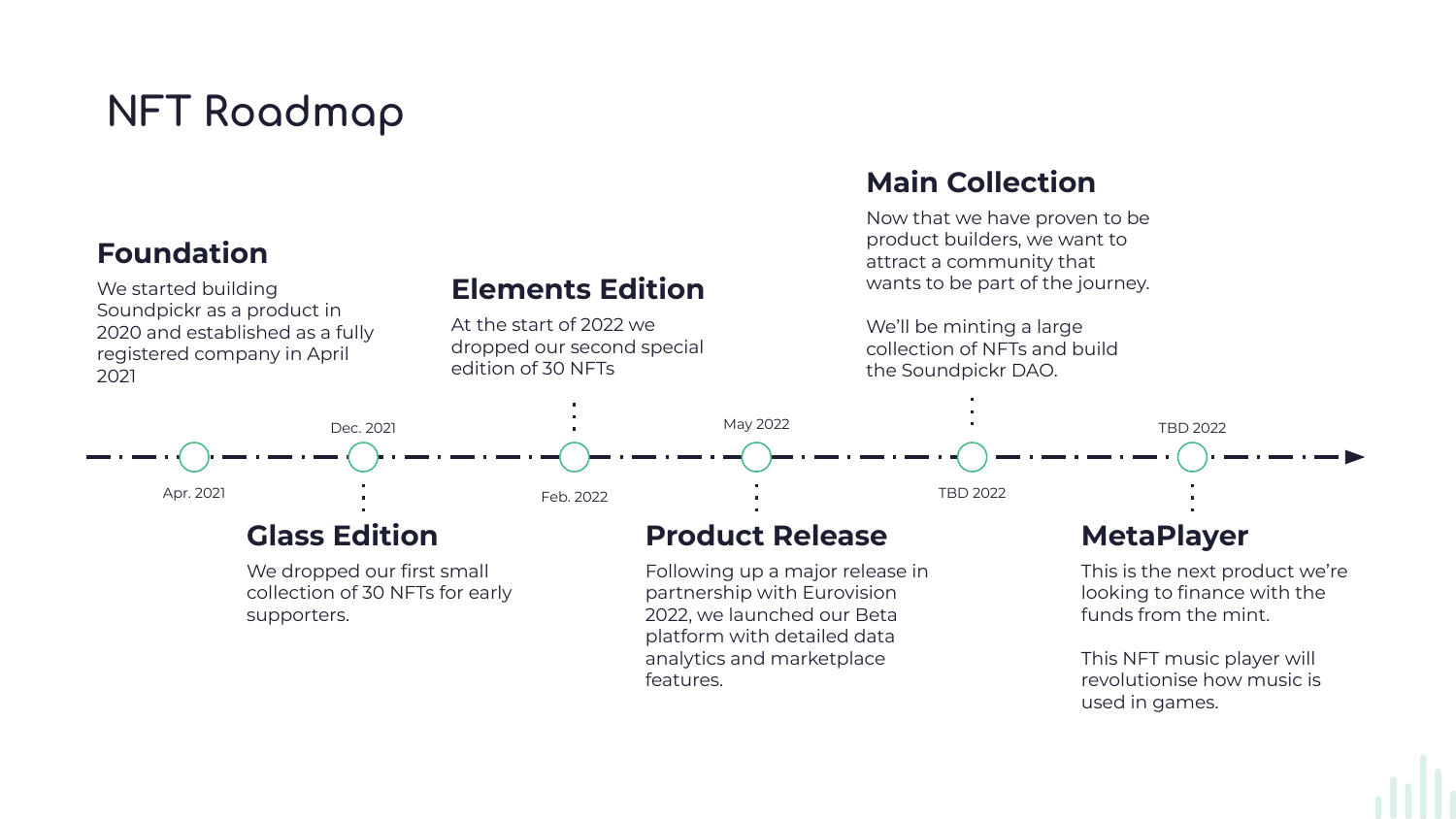# **NFT Structure**

Soundpickr has so far released two small NFT special editions ("Glass" & "Elements"). These drops supported the team and the early community development so those holders will continue having priority roles.

While every holder will have voting rights and receive revenue from the DAO, PickrMastr's will receive their fair share of an extra 10% revenue than regular holders.

| "Glass" & "Elements" Collections                                              | <b>Main Collection</b>        |
|-------------------------------------------------------------------------------|-------------------------------|
| <b>Ix Elements or Glass NFT</b>                                               | 5x Soundpickr NFTs            |
| 10% extra revenue than regular holders                                        | Fair share of 40% DAO revenue |
| Voting rights                                                                 | Voting rights                 |
| VIP access to Soundpickr meetings, events, artists<br>meet & greets, WL spots |                               |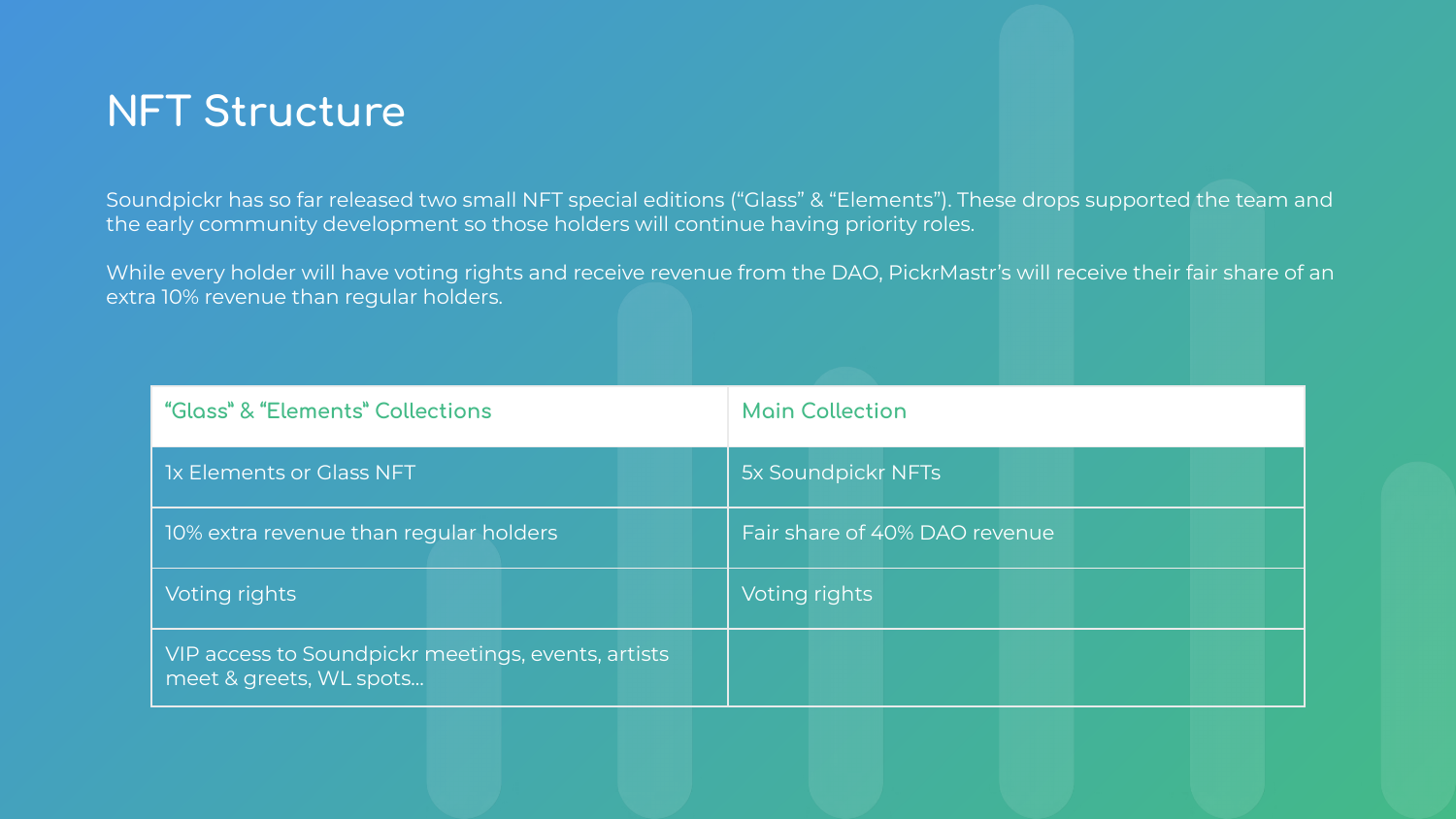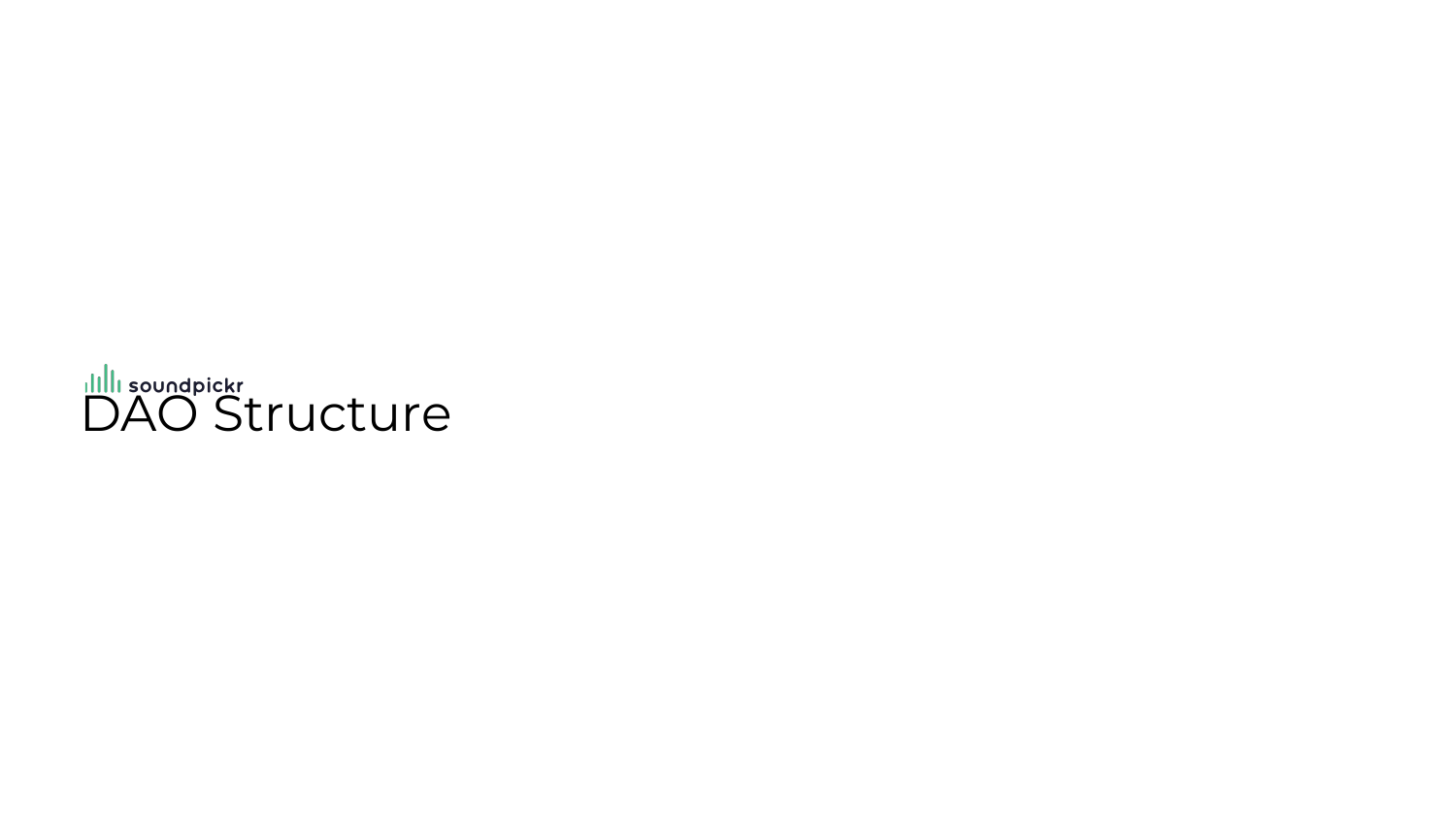# **Main collection: Supply and ÿund distribution**

#### **Supply**

85% for sale

14% for marketing & giveaways

1% to distribute to existing holders

These percentages are subject to change and while we'll be sharing specific numbers on supply, mint price and WL spots, we want to share a drafted breakdown of how we'll split the total.

Most of the supply will be available for sale. The team will keep a small number of NFTs for partnership and promotional purposes and will airdrop to existing holders.

Revenue from the mint will be split so that a majority of funds are spent to developing our proprietary **MetaPlayer** the next product for Soundpickr whilst keeping a proportion of funds for the DAO's treasury.

This will be spent on music investments, community events and engagement contests.

| Mint funds          |
|---------------------|
| 80% to Soundpickr   |
| 20% to DAO treasury |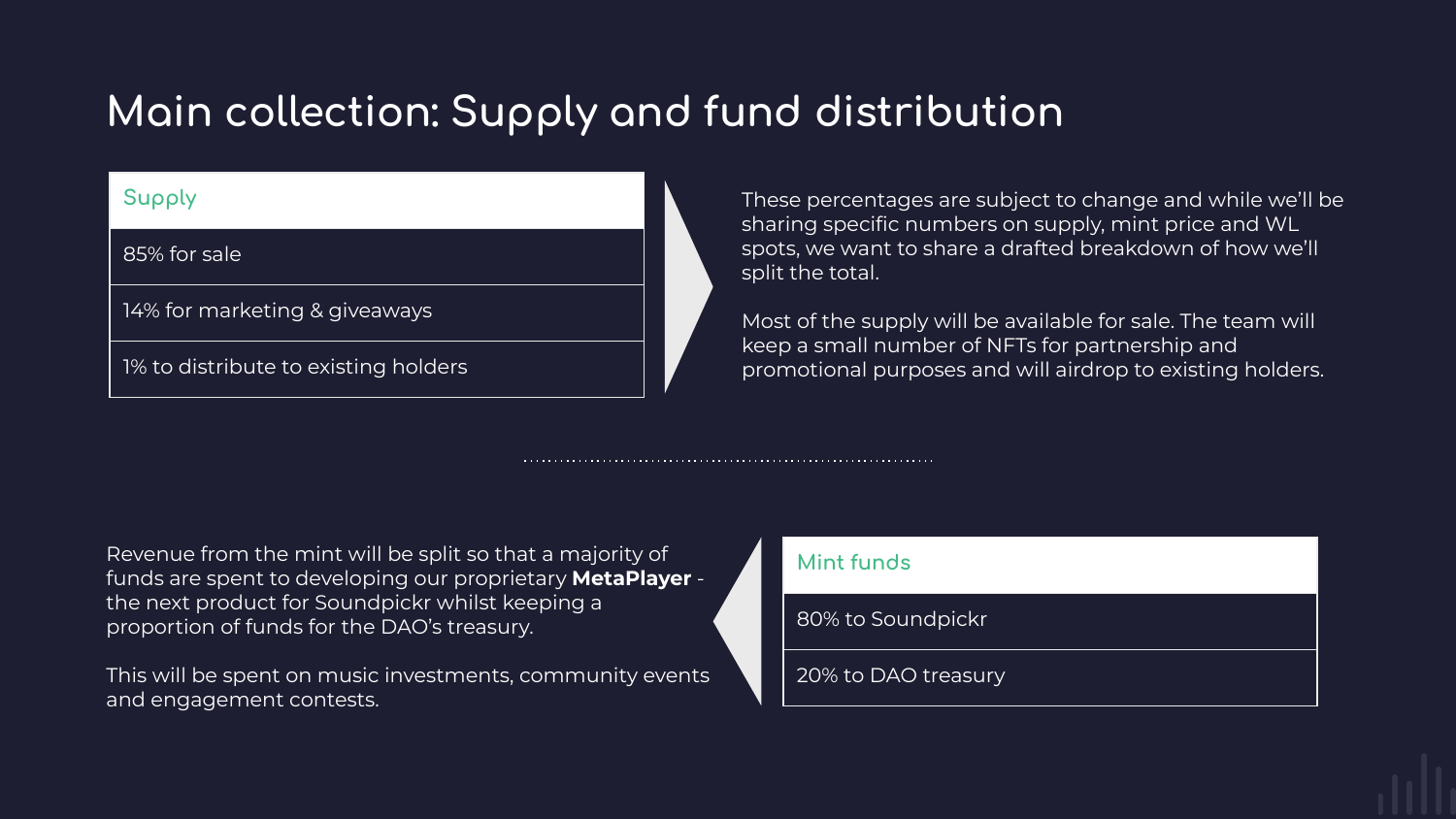# How is the DAO funded?

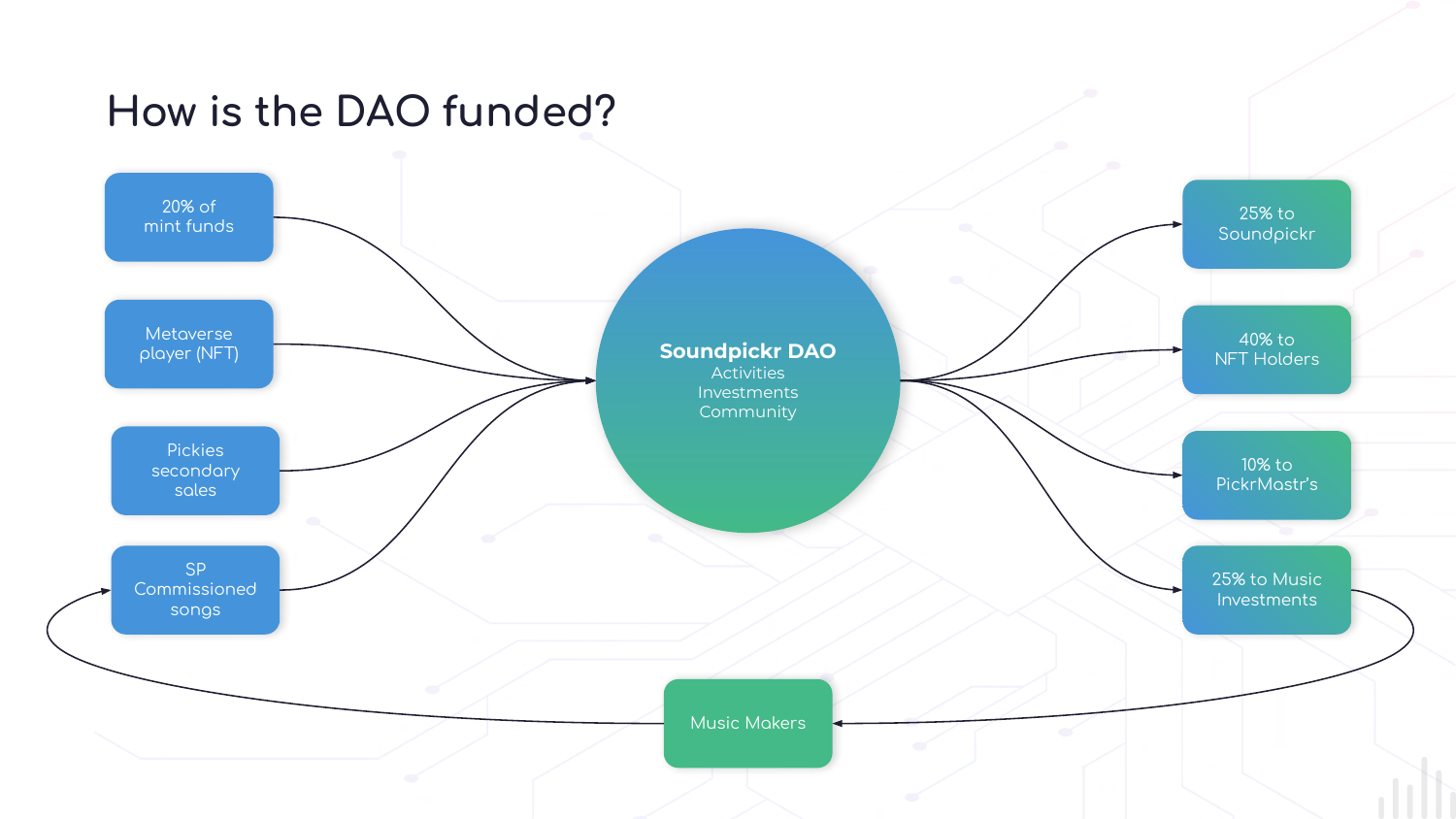# A consistent feedback loop

We're building an ecosystem that supports musicians while generating revenue for the DAO.

All songs financed by Soundpickr will be subject to a 10% royalty (from streams & secondary sales) to keep funding the DAO and still give full control and ownership of their songs.

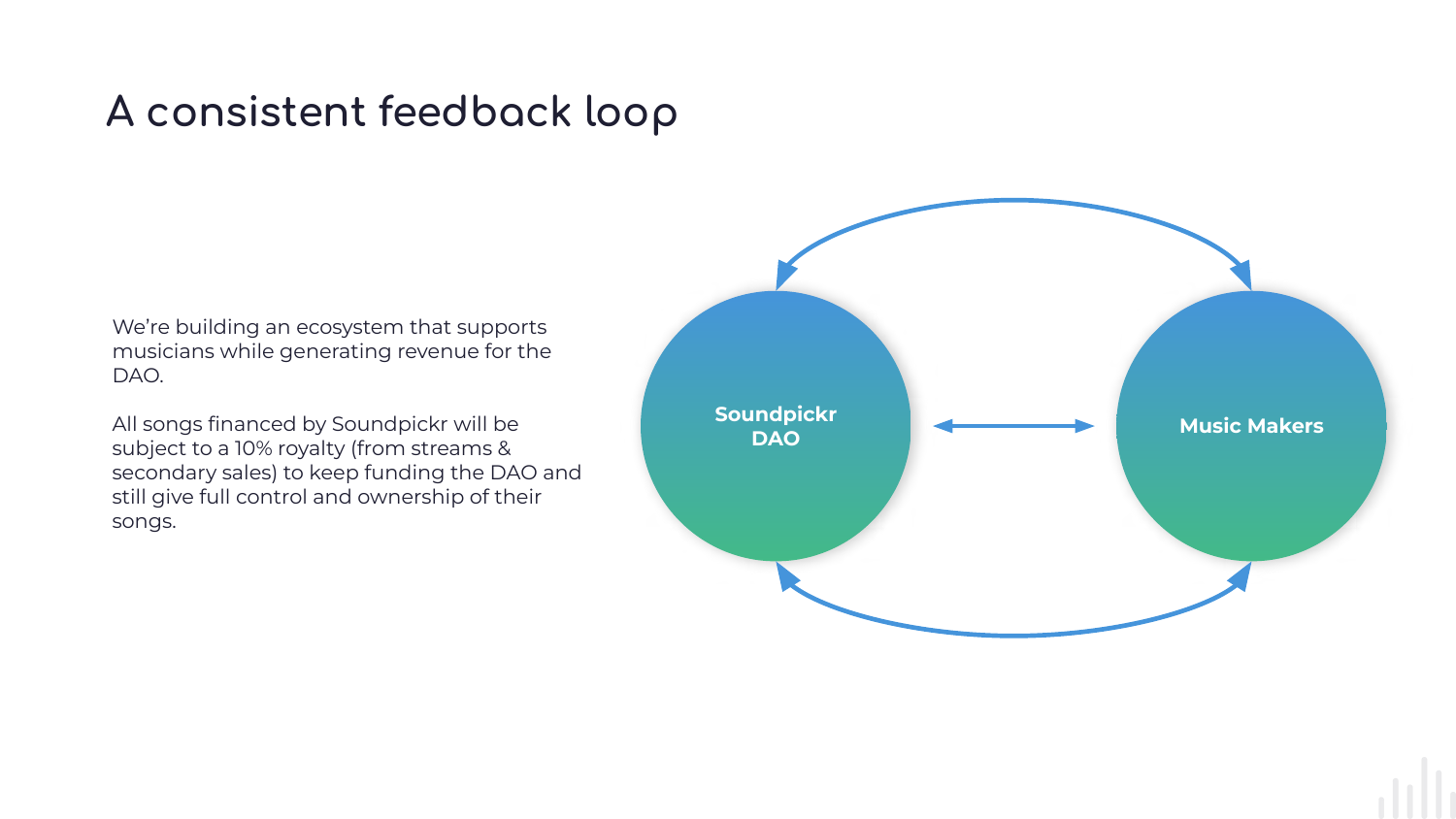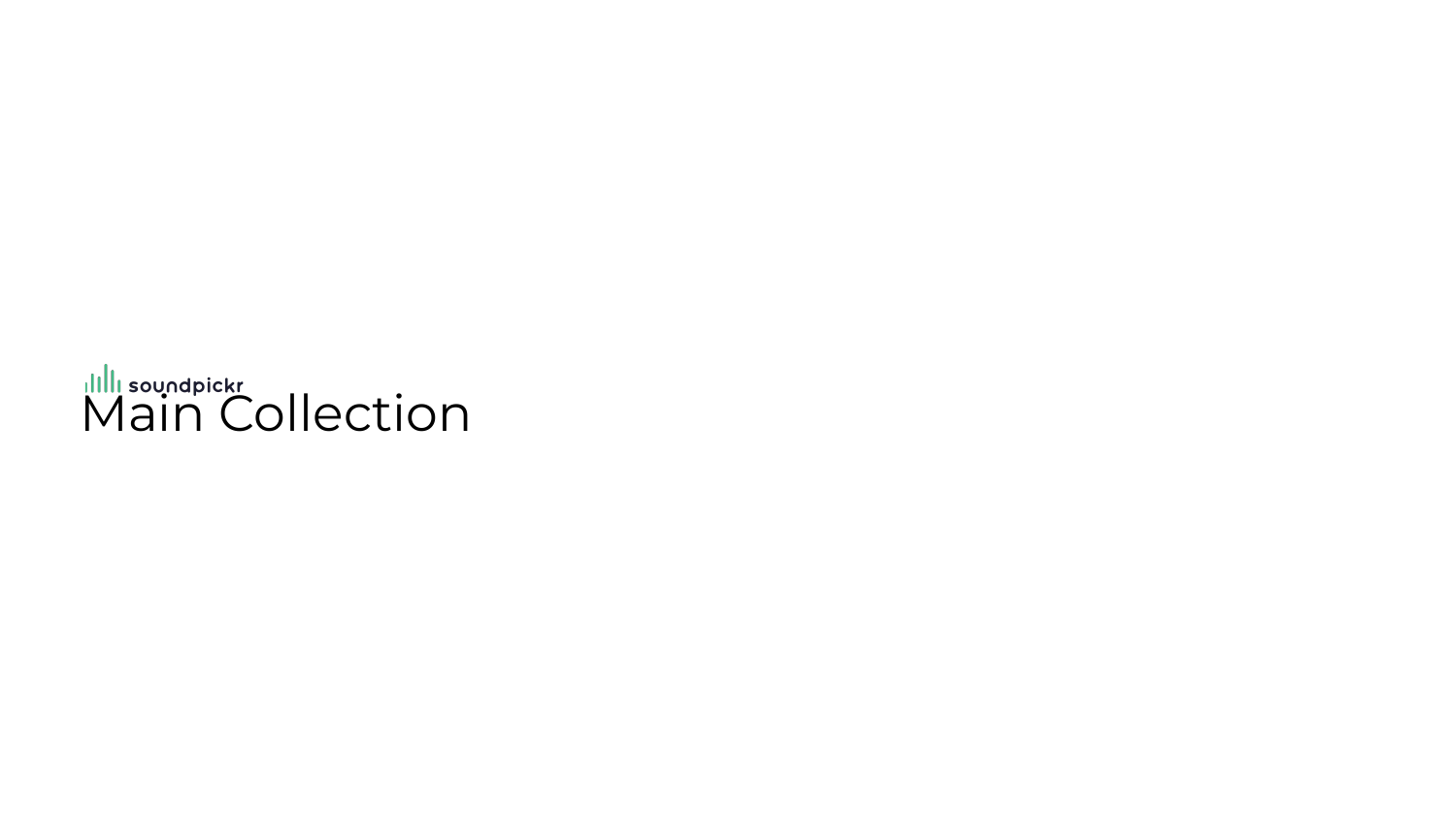# **Sneak Peek: Meet the Pickies**



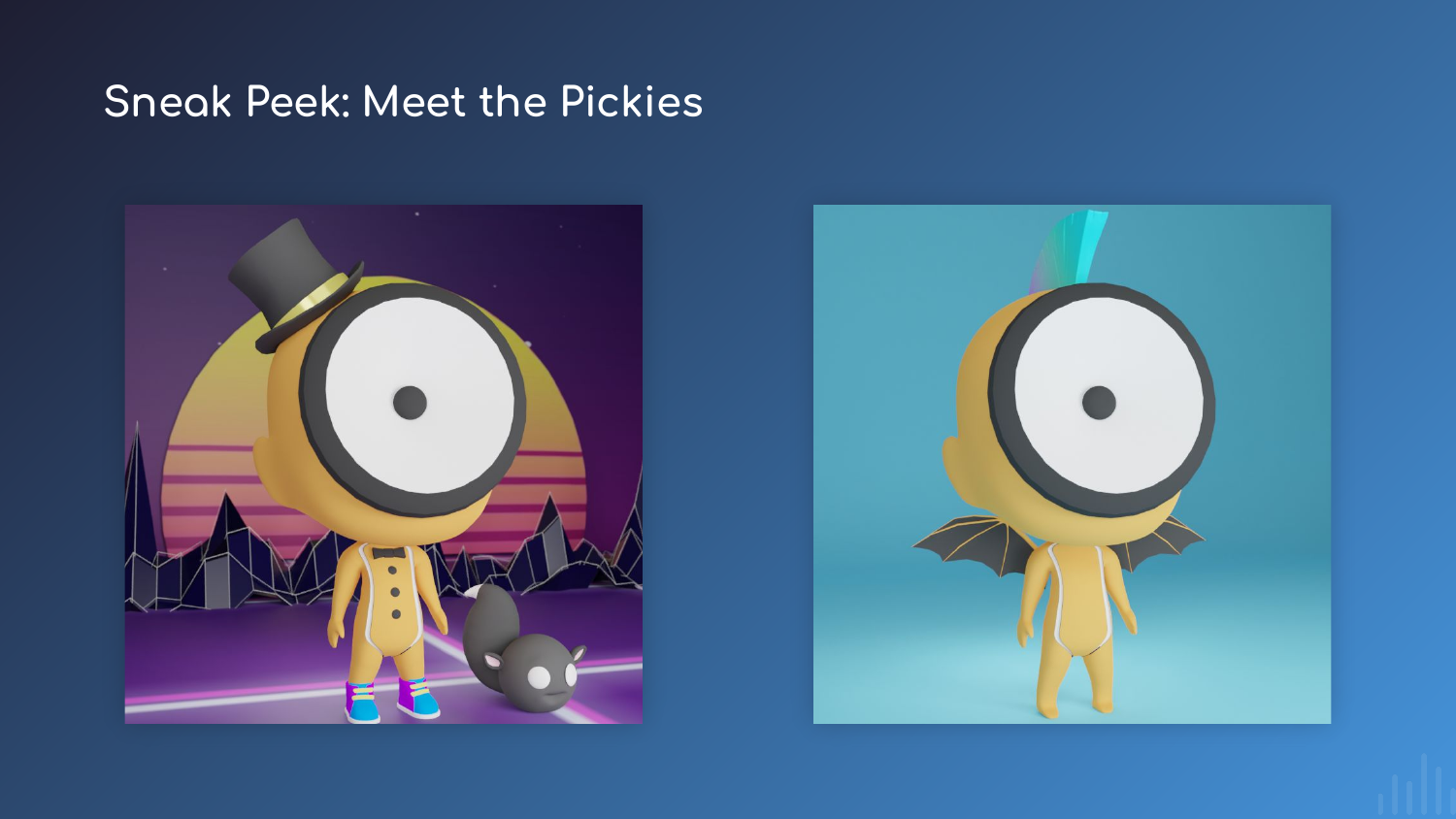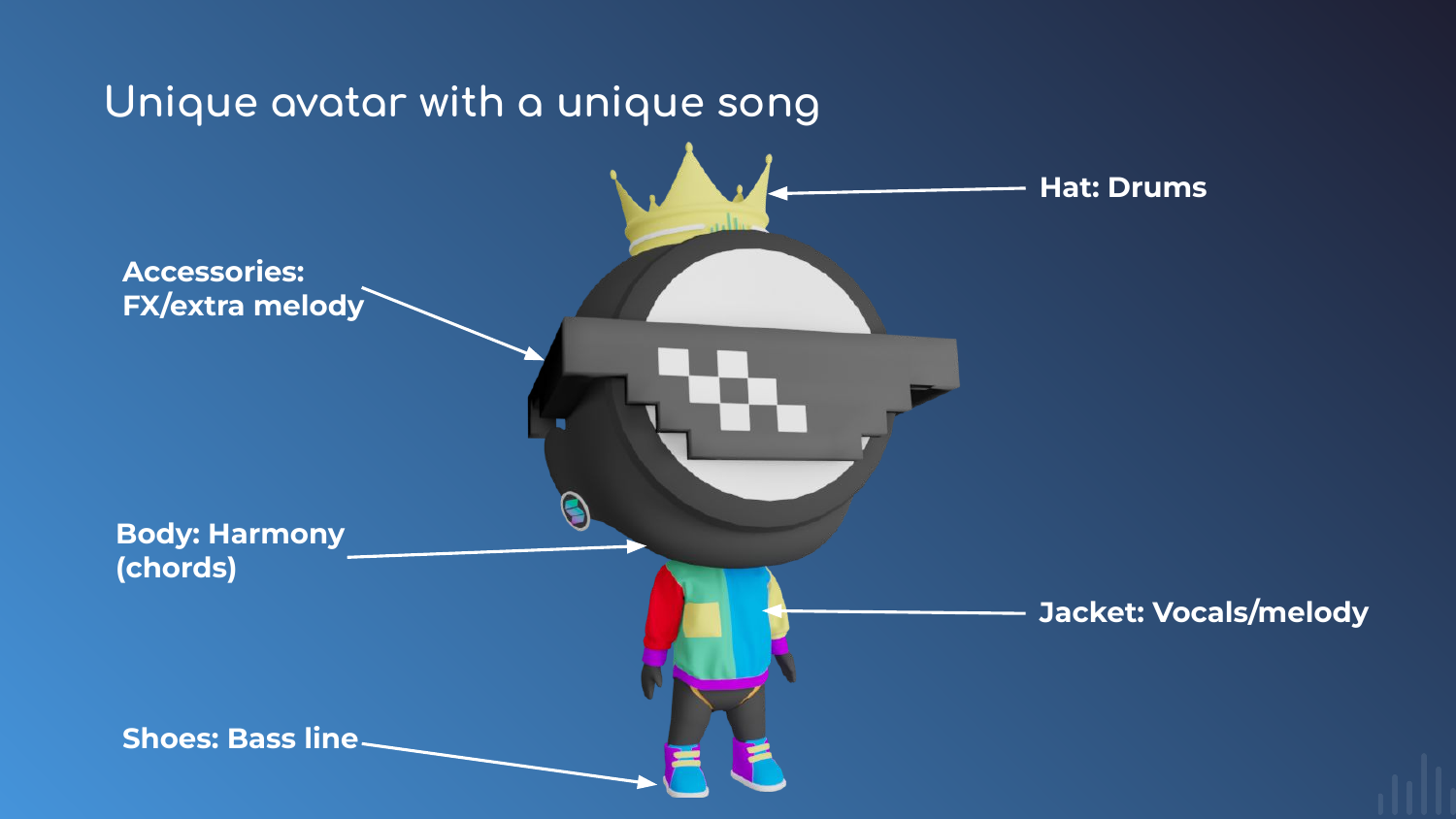

The new collection of Soundpickr NFTs is a generative 3D art collection with generative music. Holders will own the visuals and all rights to the music too.

#### **Web3 Royalties**

All songs minted will be part of playlist included in our MetaPlayer. This will allow holders earn royalties from their songs being played within the soundtracks we'll customise for our partner Metaverses.

#### **Web2 Royalties**

Holders will be able to commercialise their songs in order to add them to our MetaPlayer, release the songs to streaming services to earn royalties (Spotify, Apple, YouTube…).

Holders will have flexibility to release songs either independently or with the support of the Soundpickr team.

#### **Media Licensing rights**

Holders will be able to license their songs for multiple media.

And of course, the most important of all, holders will be part of our Soundpickr DAO.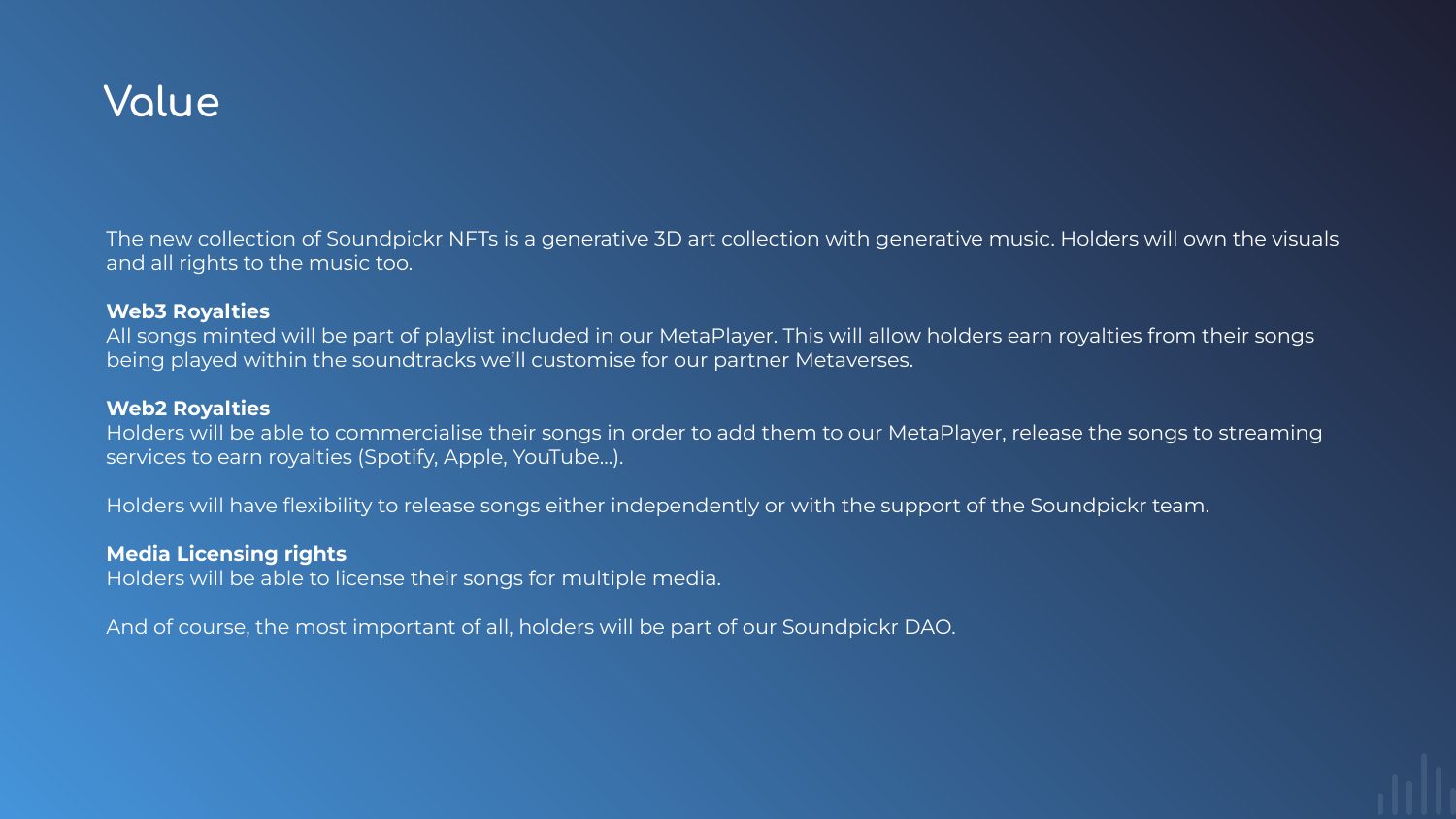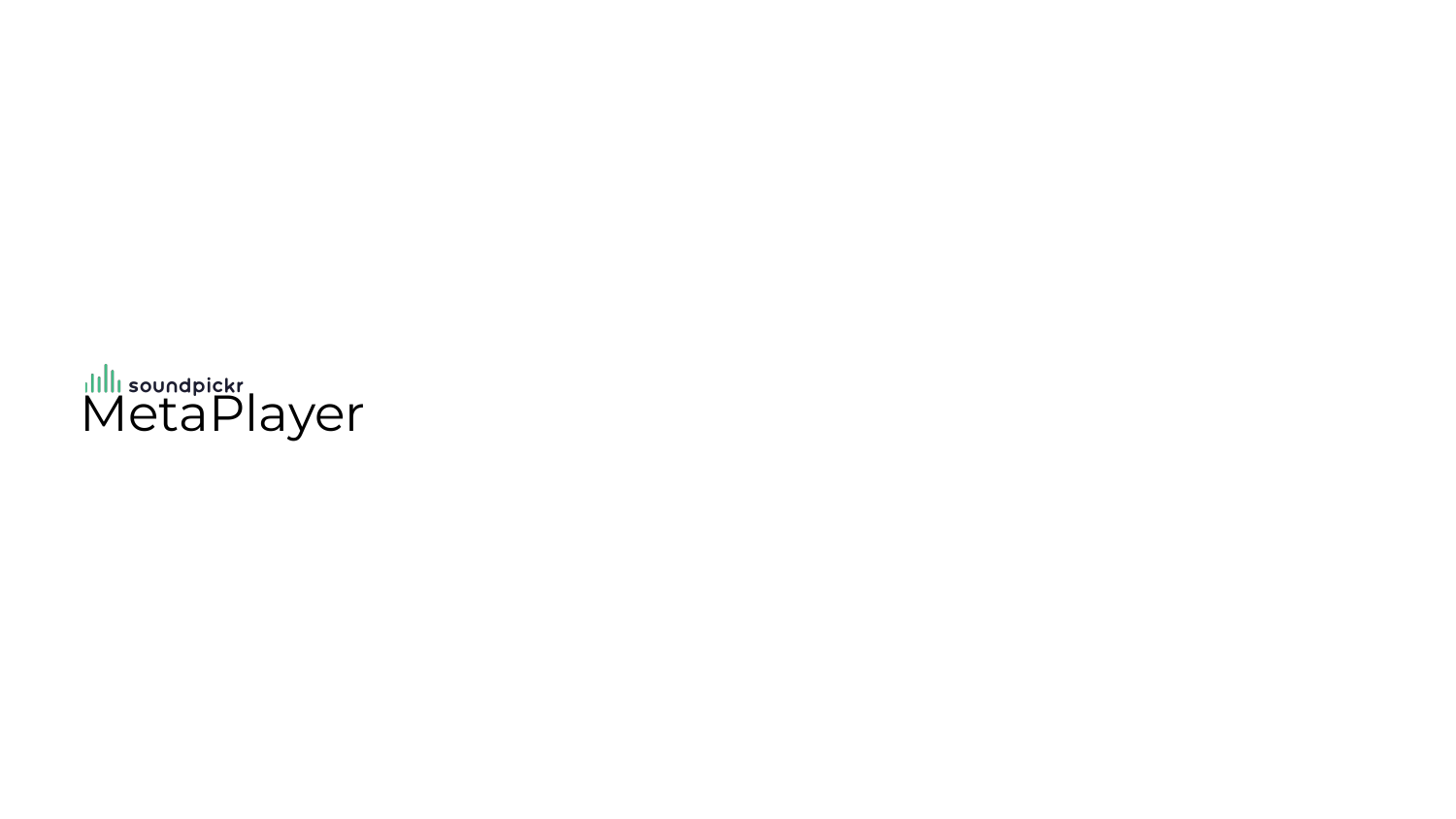# **How the player works**





Our MetaPlayer is the first product we'll be sharing with Soundpickr | DAO.

This product offers a very easy to implement music reproduction solution for metaverses. The key target user for this tool is metaverse developers that need to soundtrack their games but lack the funding, time or teams to license music the traditional way.

With this tool, music creators get paid for the usage of their music in a filterless process - making it the first ever artist-centric music streaming tool.

We've got a number of options to monetise the MetaPlayer and to add the revenue to the DAO's equation. As this is still a product in testing phase, we'll refine its addition to the revenue formula after PoC.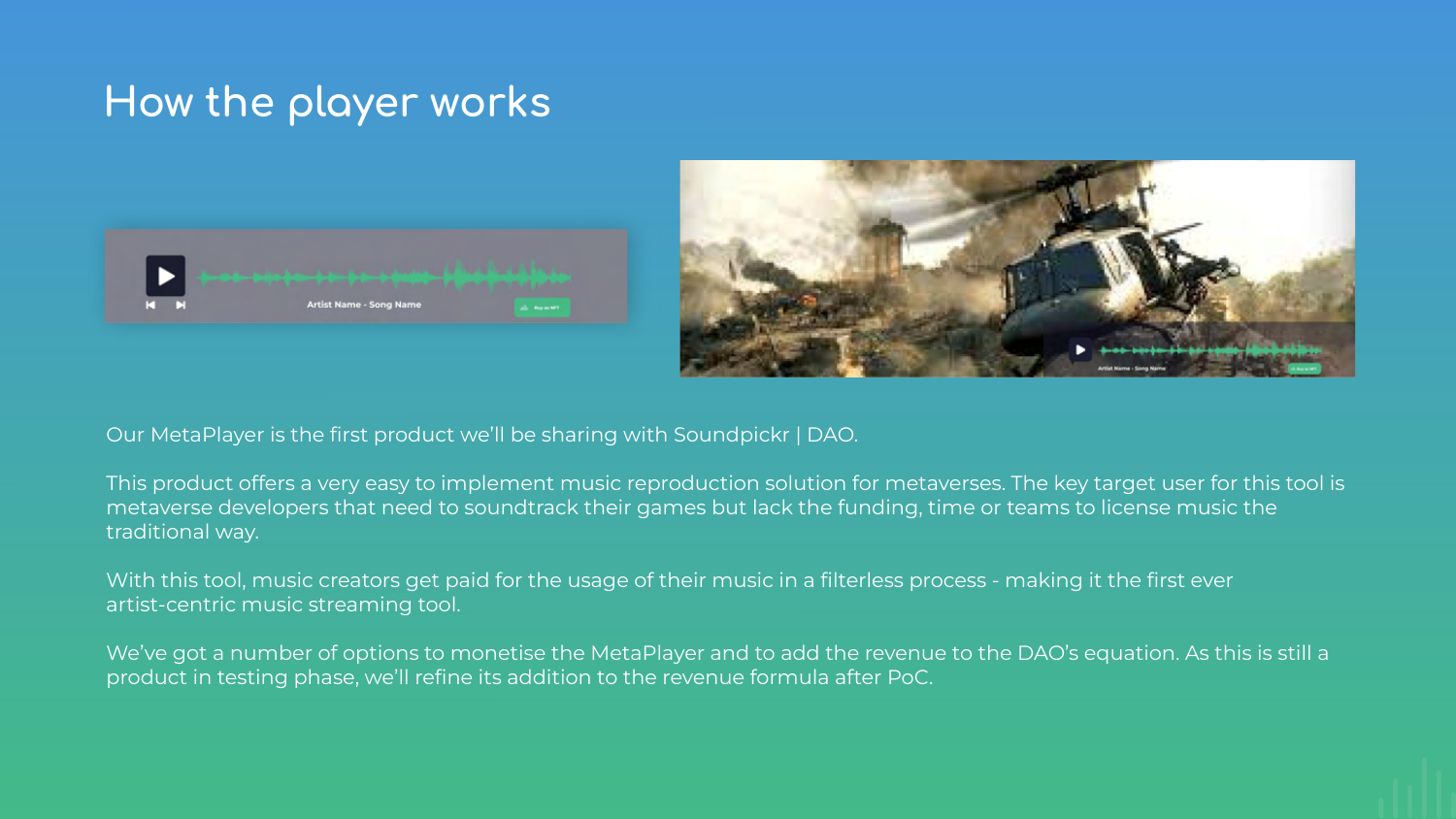# **3 phases**

### **Phase 1**

The Soundpickr editorial team will include pre-generated playlists to be reproduced during game play.

These playlists will be arranged by an array of parameters including genre, mood and energy.

Depending on the type of deal, these playlists will be updated on a weekly, monthly or quarterly basis.

Licenses offered will be covered by the metaverse developers. Fees to be confirmed on a case by case basis.

### **Phase 2**

We'll include tracking systems to understand user engagement with each song.

The MetaPlayer will log how long users listen to each song and start building algorithms of taste to tailor the soundtrack that works best for each metaverse.

### **Phase 3**

The MetPlayer will have learnt from players to be able to offer tailor made soundtracks to each player.

During this process, Soundpickr nor the MetaPlayer will be tracking user information. Our processes are secure and only track user interaction with the player itself.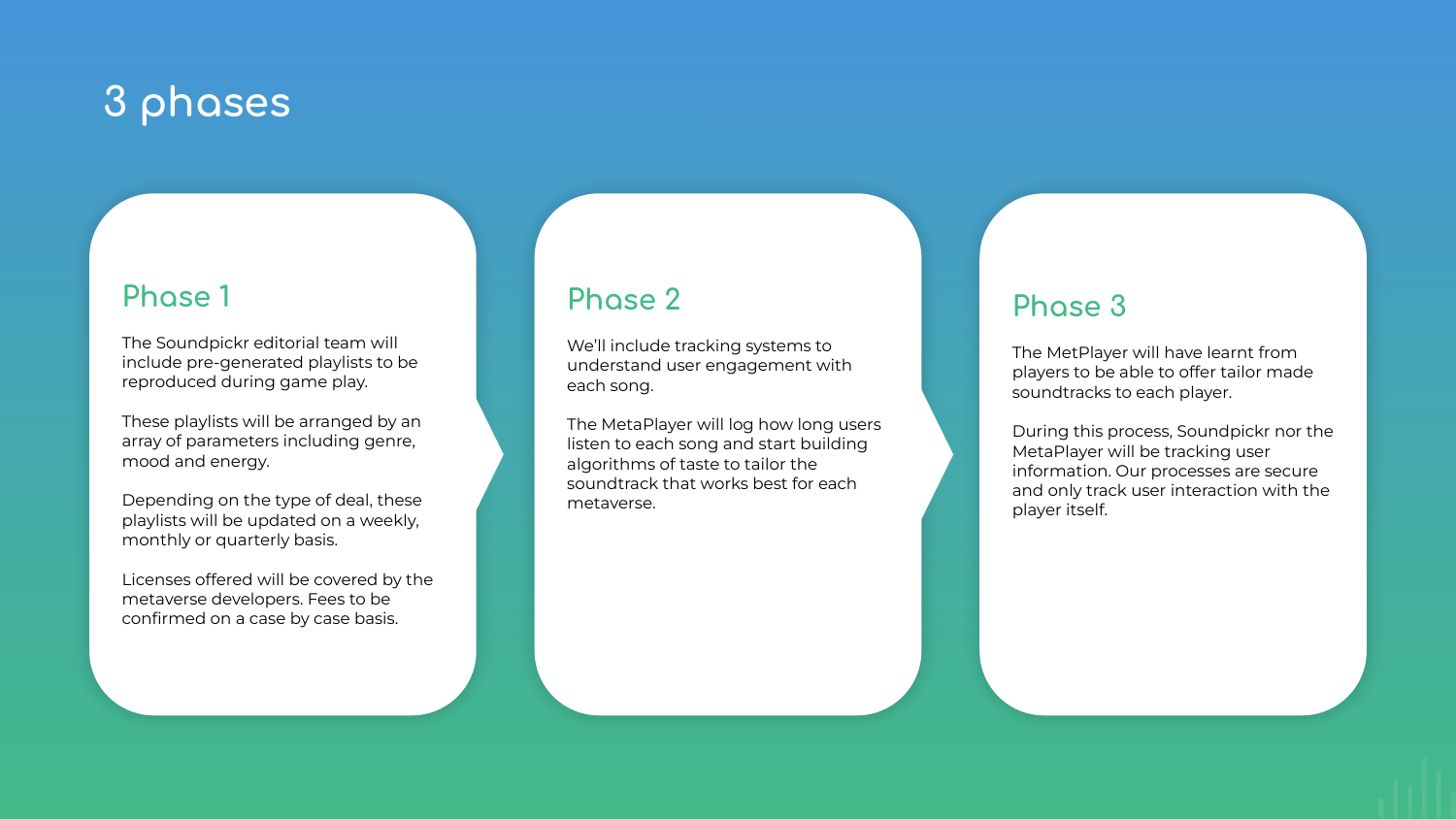

This option gives control to the metaverse creators. Fee to be paid by metaverse creators. With our subscription option, developers select the type of soundtrack want players to listen to.

| Update                  | Subscription         |
|-------------------------|----------------------|
| <b>Quarterly Update</b> | \$150 - \$500 / mo   |
| <b>Monthly Update</b>   | \$320 - \$750 / mo   |
| <b>Weekly Update</b>    | \$500 - \$1,350 / mo |

Prices vary depending on the number of players. Price displayed in \$USD but charged in \$SOL. Soundpickr will curate playlist updates based on your preferred **genre**, **energy** & **mood.**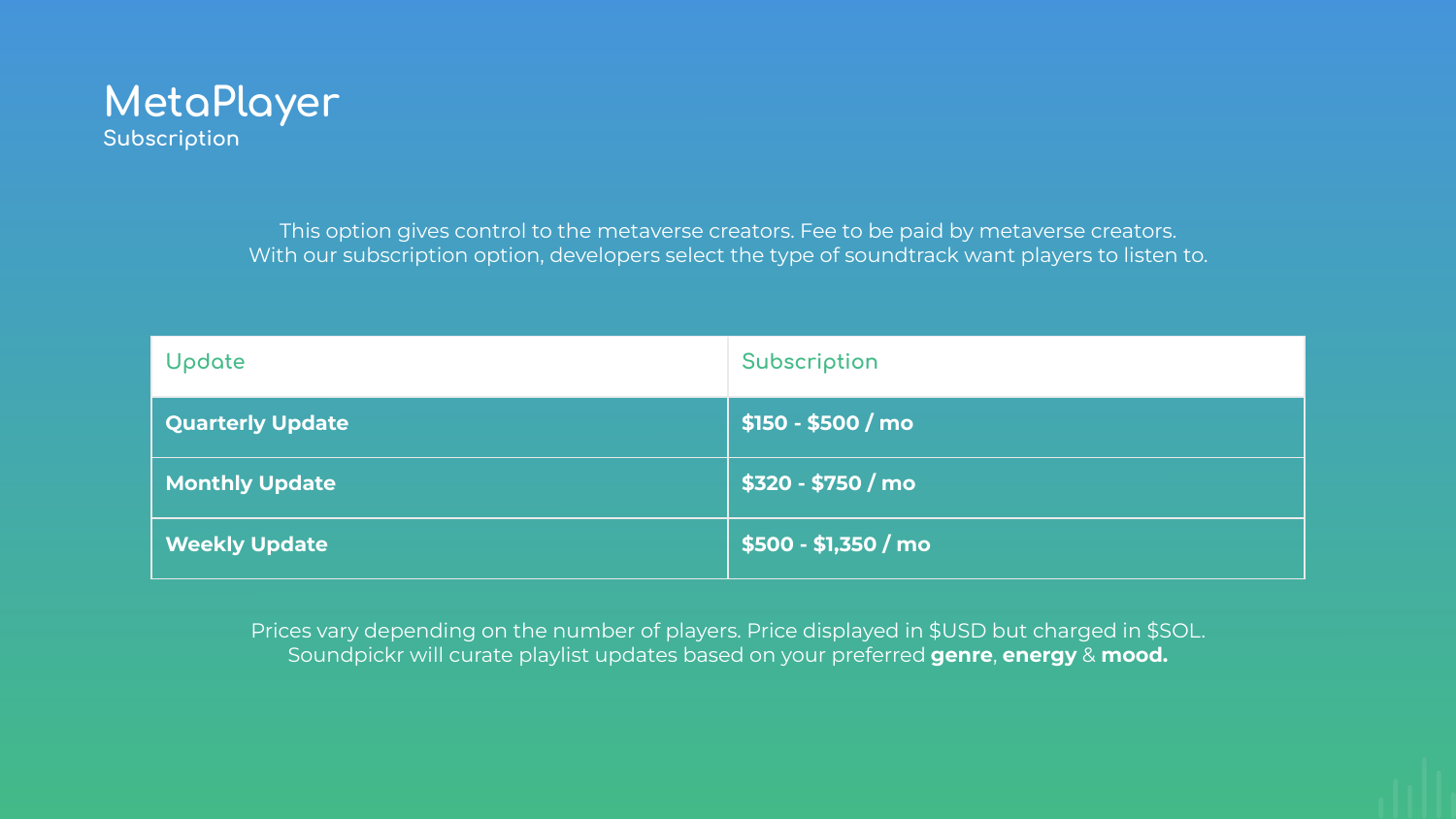

This option takes the financial effort from metaverse developers and shares the licensing responsibility with players. P2E games can choose to get their players to cover the costs of music streaming within the metaverse.

If a player wants to listen to music, a small \$0.8 charge will be taken from their wallets per playlist.

| Туре                                    | Subscription |
|-----------------------------------------|--------------|
| $\vert$ 40 songs (2 - 3 hours of music) | \$0.8        |

The small charge is taken as soon as the player starts listening to the playlist. Once the playlist finishes playing, the player will need to pay \$0.8 again to listen from the start OR to select a new playlist.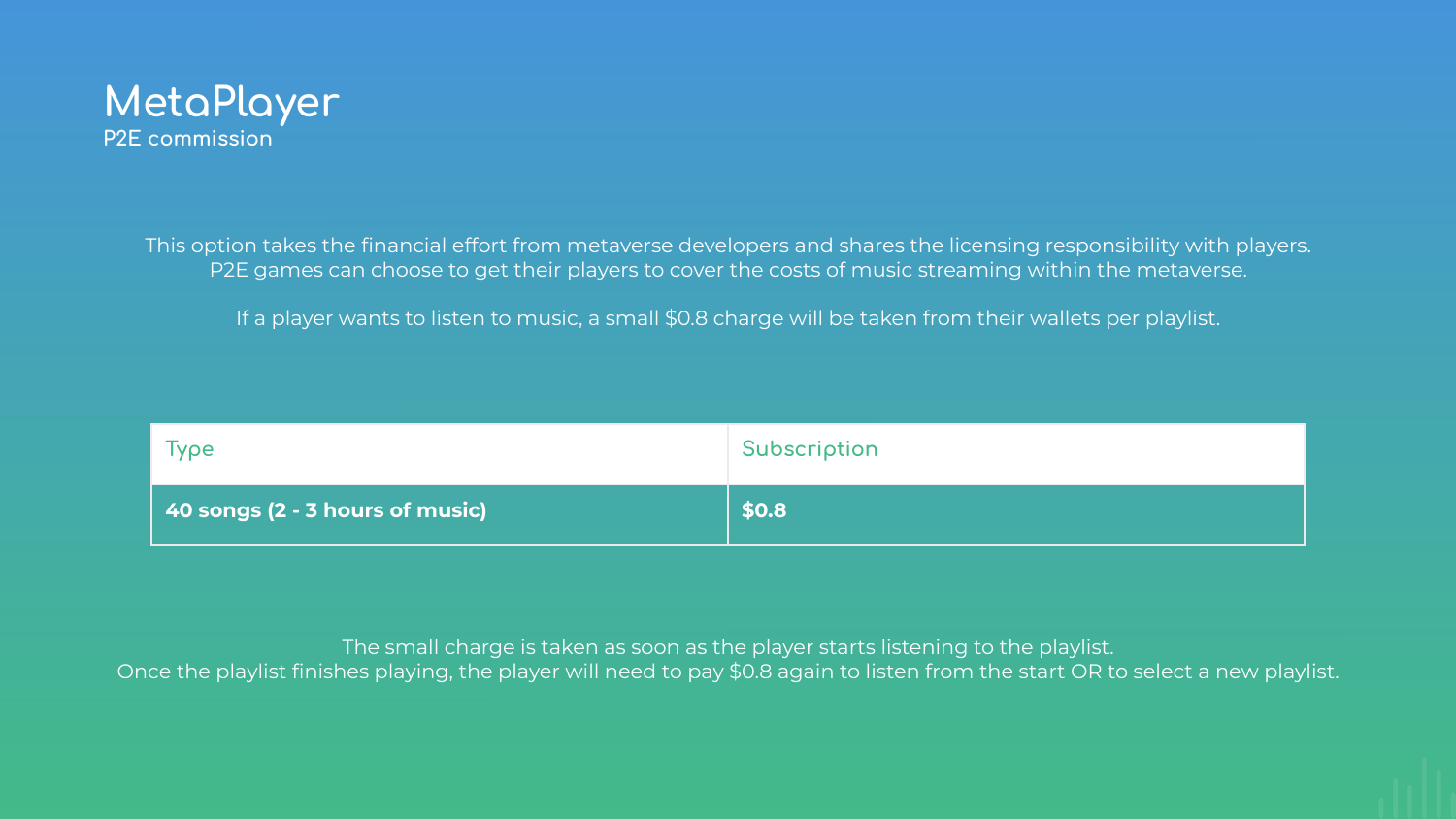# **Disclaimer**

The information in this document is subject to change or update. It should not be construed as a commitment, promise, or guarantee by Soundpickr or any other individual or organisation mentioned in this document relating to the future availability of services related to the use of a Soundpickr NFT, or their future performance or value.

This document is for information purposes only and may be subject to change without prior notice. Soundpickr does not make or purport to make, and hereby disclaims, any representation, warranty, or undertaking in any form whatsoever to any entity or person, including any representation, warranty, or undertaking in relation to the accuracy and completeness of any of the information set out in this document.

Soundpickr accepts no liability for damages, whether consequential or indirectly, of any kind arising from the use, reference, or reliance on the contents of this document. This document may contain data and value estimations. No warranty is given to the accuracy and completeness of this information.

Neither the information, its inferences, nor its assumptions have been independently verified. Prospective purchasers of a Soundpickr NFT should evaluate all risks and uncertainties associated with purchasing a Soundpickr NFT; all the information set out in this document, and any related terms & conditions prior to any purchase of Soundpickr.

This is not a recommendation to buy or financial advice; it is strictly informational. Do not trade or invest in any NFT project, current or upcoming, based solely upon this information. Any NFT purchase involves substantial risks, including, but not limited to, pricing volatility, inadequate liquidity, and the potential complete loss of principal. Prospective buyers should conduct independent due diligence, with assistance from professional financial, legal, and tax experts, on topics discussed in this document and develop a standalone judgment of the relevant markets prior to making any investment decision.

No Advice or information in this document should be considered to be business, legal, financial, or tax advice regarding to Soundpickr or a Soundpickr NFT. Please consult your own legal, financial, tax, or other professional adviser regarding our project.